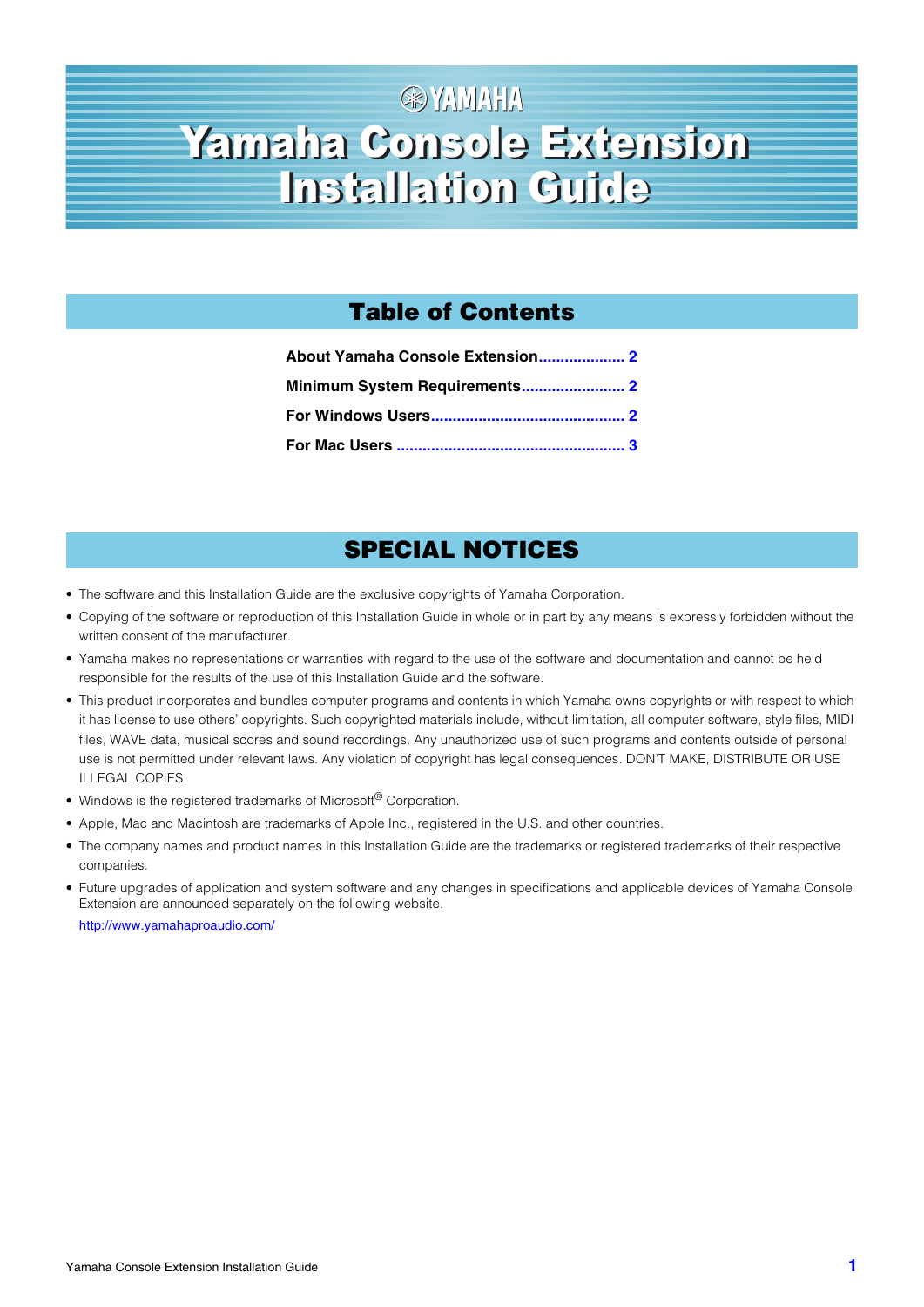## **About Yamaha Console Extension**

<span id="page-1-0"></span>"Yamaha Console Extension" is a software plug-in developed by Yamaha to enhance the functions of Steinberg Nuendo Live DAW software. Simply by installing Yamaha Console Extension and connecting a Yamaha Digital mixer (such as the CL series) to your computer, you can take advantage of various features which enable you to link Nuendo Live with the Yamaha consoles. This Installation Guide covers how to install Yamaha Console Extension.

### **Minimum System Requirements**

<span id="page-1-1"></span>These are basically the same as those of the Nuendo Live as a host application. Keep in mind that the software is often updated and the system requirements are subject to change. You can check the latest version information of each program and its system requirements at the following website

#### http://www.steinberg.net

<span id="page-1-2"></span>The system requirements may differ slightly depending on the particular computer.

### **For Windows Users**

### **Installing the software**

Follow the instructions below to install Yamaha Console Extension.

**DINGTE If CL Extension has been installed in your computer, it will be overwritten by Yamaha Console Extension.** 

**DETERFIFE** When the "User Account Control" window appears, click [Continue] or [Yes].

**DINGTE** Make sure to install this software under the "Administrator" account.

#### **1 Double-click the "setup.exe" file extracted from the compressed file downloaded from the web site.**

#### **2 Install the software by following the on-screen instructions.**

### **Uninstalling the software**

Use "Control Panel" to uninstall the software. The way to access Control Panel will depend on your operating system.

#### ■**Windows 7 users**

Click [Start] → [Control Panel].

#### ■**Windows 8 users**

- 1. In the start screen, click [Desktop]. The desktop will appear.
- 2. Move the cursor to the upper right or lower right of the desktop. The charms bar will appear.
- 3. Click [Settings] → [Control Panel].

Follow the instructions below to uninstall Yamaha Console Extension.

**1 click [Control Panel]** → **[Programs and functions] or [Uninstall a program], then select the "Yamah Console Extension" to uninstall, and click [Uninstall].**

#### **2 Uninstall the software by following the on-screen instructions.**

**DINOTE** When the "User Account Control" window appears, click [Continue] or [Yes].

**DINGTE In addition to the instructions below, you can uninstall the software by double-clicking "setup.exe," selecting [Delete] then clicking [Next]** on the maintenance window.